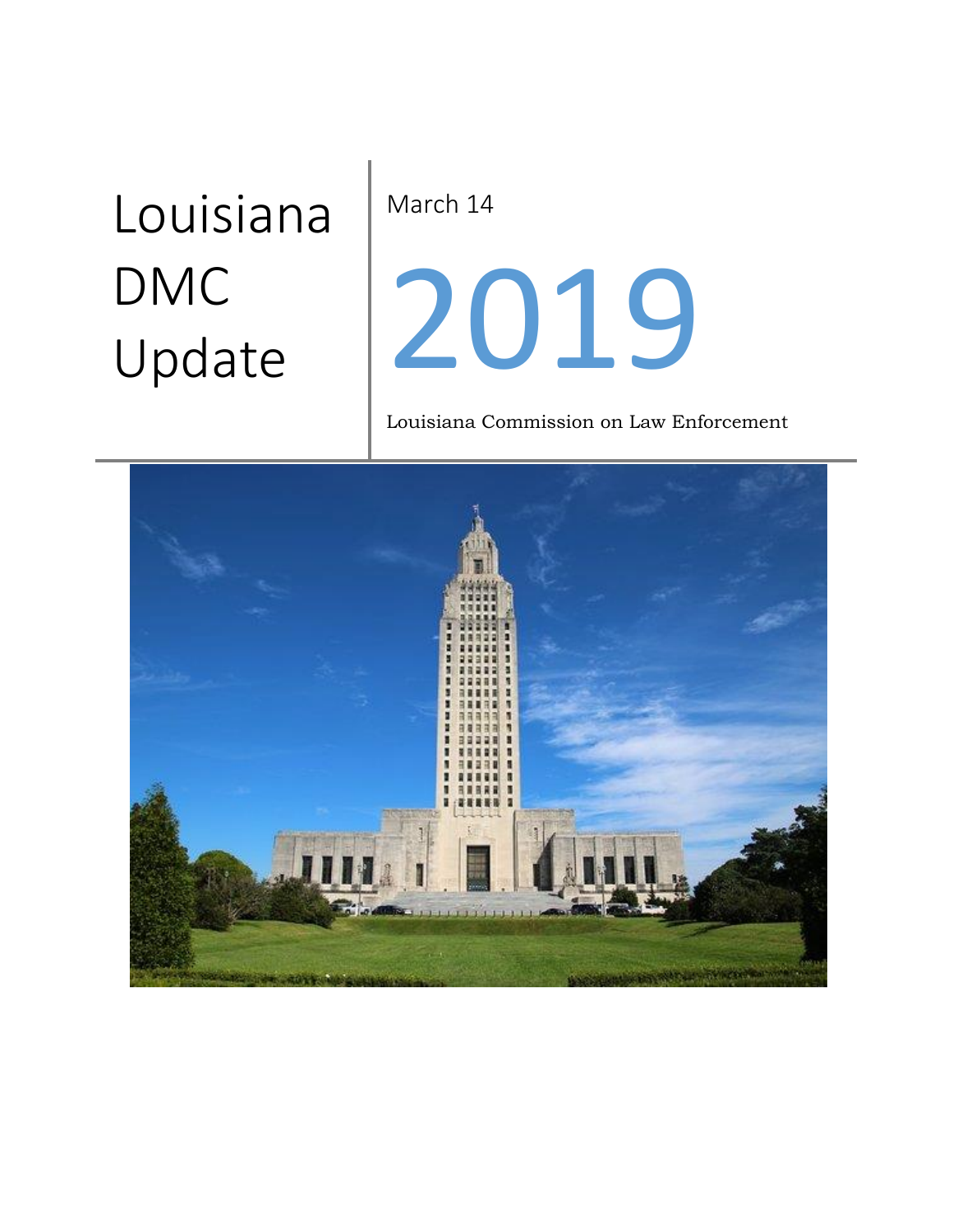#### **Introduction**

Disproportionate Minority Contact (DMC) exits if the rate of the contact with the juvenile justice system for a specific minority group is significantly different than the rate of contact for non-Hispanic whites or other minority groups. Pursuant to the Juvenile Justice and Delinquency Prevention Act (JJDPA) at 42 U.S.C. 5633 (a)(22), states and territories must " address youth delinquency prevention efforts and system improvement efforts designed to reduce, without establishing or requiring numerical standards or quotas, the disproportionate number of juvenile members of minority groups who come into contact with the juvenile justice system".

OJJDP's five- phase DMC Reduction model helps states determine whether disproportionality exists within a jurisdiction, and provides a step- by- step model to guide the DMC reduction efforts. Louisiana utilizes the recommended DMC Reduction cycle; addressing DMC continually with the following: identification (identifying the extent to which DMC exists), assessment (examining and determining the factors that contribute to DMC), interventions (developing and implementing strategies to reduce DMC), evaluation (evaluating the efficacy of implemented strategies), and monitoring (tracking DMC trends over time).

# **DMC Data Collection:**

Louisiana has put significant resources into increasing and improving the data collection systems, as discussed in the three-year plan (2015-2017). One of the most successful projects was the funding of two major statewide projects, Louisiana Supreme Court and Louisiana District Attorney's Association. The other successful endeavor was the funding of a full-time Juvenile Detention Alternative Initiative (JDAI)/ Disproportionate Minority Contact (DMC) Coordinator.

Although data participation has increased since 2012, there still remain some challenges for the state. Louisiana does not have a statewide data system for aggregating juvenile information. Some jurisdictions refuse to participate in statewide data collection. Because of the lack of use of technology in some jurisdictions, there is some question of the quality of data collected. The collection of comprehensive arrest data remains challenging for the state. The Louisiana Commission on Law Enforcement (LCLE) does not have data analysts, and some issues require the correct interpretation of data specifics; however, LCLE does collect data from those jurisdictions identified as Juvenile Detention Alternative Initiative (JDAI) sites. In order to insure quality data and complete participation statewide, Louisiana is still working towards this goal.

The implementation of data collection from the Supreme Court and the District Attorney's Association were only piloted in a small number of jurisdictions to include the juvenile and adult courts. The Louisiana Supreme Court has been receiving juvenile DMC data from six pilot courts. In summary, the Supreme Court needs a full calendar year of data to enable automatic reporting to LCLE; however, two barriers remain. The district/city courts use their adult case management systems for juvenile cases as well. Therefore, it is optional if the juvenile data will be exported. As for the District Attorney's Association, they were able to start data collection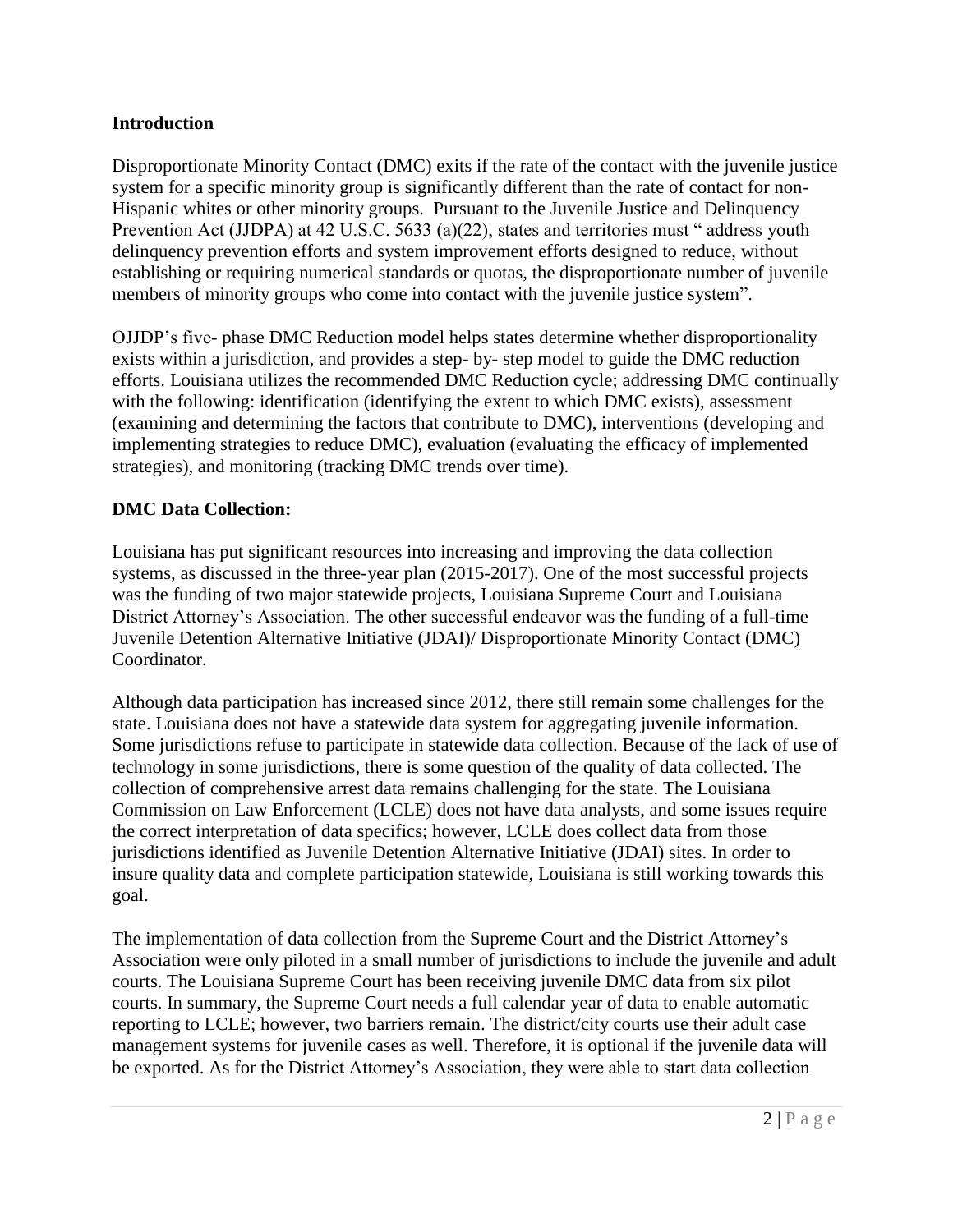from four jurisdictions. Due to some IT technicalities, their goal of eight pilot jurisdictions was unable to be reached. Efforts to continue the project to other jurisdictions are currently underway.

The projects mentioned are monumental for Louisiana. Louisiana has not had a comprehensive way of analyzing disparities or even common practices involving youth in the system. This will allow the Louisiana juvenile justice system to take an in depth look at the youth that are being referred to the courts, as well as those who are being charged and/or diverted.

# **Identification**

The purpose of the identification phase of a state's DMC effort is to determine whether disproportionality exists and to what extent, if disproportionality exists. OJJDP requires states to collect, analyze, and enter the data statewide and for at least three local jurisdictions, approved by OJJDP every three years. This year, Louisiana collected and analyzed data from three of the five focus parishes. Louisiana's 2016 youth population for ages 0-16 is 1,045,524. The three focus parishes are some of the largest populated parishes in the state and vary in racial breakdown of the youth population. The three focus parishes include: Calcasieu, Jefferson, and Orleans, with a combined juvenile population of 213,381.

Louisiana's juvenile justice system generally fits the OJJDP points of contact model. Louisiana's juvenile justice system is parish-based and state monitored at some contact points, encompassing sixty-four local juvenile justice systems. The focus parishes have their own databases along with being "specialty" juvenile courts for the state. The juvenile court has jurisdiction over any juvenile from ages 10-16 alleged to have violated any state or federal criminal law. Youth aged seventeen are under the original jurisdiction of the adult court for criminal offenses. Juveniles under the age of ten who commit a delinquent act are not subject to delinquency proceedings, but are considered juveniles in need of supervision through the Department of Children and Family Services (DCFS) or Family in Need of Services (FINS). It should also be noted that Louisiana uses a duplicated count in its compilation of data. The reported data reflect the actual number of system contacts.

# **Statewide DMC Overview**

**Referral to Court:** Louisiana has struggled with obtaining juvenile arrest data in the format acceptable for DMC purposes; Louisiana has used this contact as a measurement of arrest. In reviewing and analyzing data, disparities are still significant at this contact point.

**Diversion:** Diversion programs continue to be a focus in Louisiana as a way of addressing DMC. Diversion programs are operated through each local District Attorney's Office. In some of the focus parishes, there are disparities for white youth. More youth of color youth were diverted, and in some parishes almost twice as many; however, some parishes have deliberately diverted more black youth, in which the disparities in secure detention and confinement are significant. One key example of this is Jefferson Parish.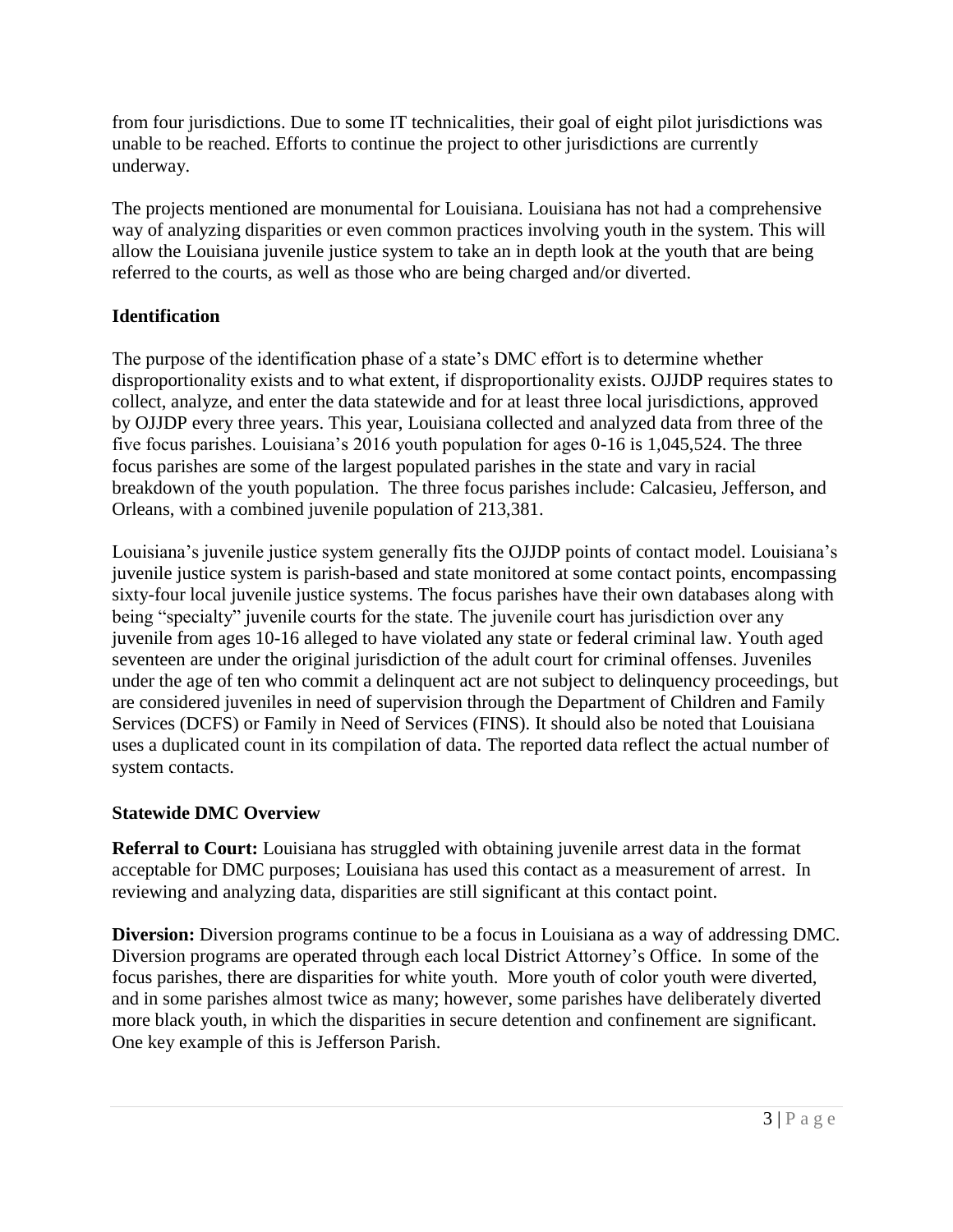**Secure Detention:** Louisiana has historically had overrepresentation of youth of color, primarily in secure detention. The focus parishes are the JDAI Pilot Sites and adhere to all eight core strategies: collaboration, use of valid data, objective admissions criteria, alternatives to detention, case processing/expediting, reducing the use of unnecessary detention, eliminating racial and ethnic disparities, and improving conditions of confinement. Since the inception of JDAI in 2006 in Louisiana, the five pilot sites have reduced detention admission by approximately forty percent.

**Petitioned to Court:** In some Louisiana jurisdictions, youth may or may not be petitioned prior to being diverted. In some parishes, multiple petitions are filed for each charge per youth, resulting in high numbers of petitions.

**Probation:** The focus parishes with the exception of Orleans, all have their own probation supervision departments. In Orleans, the Louisiana Office of Juvenile Justice supervises youth on probation. All youth placed on probation are supervised by local probation, unless a revocation occurs or a motion is filed to then place the youth on state- level supervision.

**Corrections:** Youth in Louisiana who are committed to secure confinement are in the custody of the Louisiana Office of Juvenile Justice (OJJ). OJJ has two secure facilities for males and one secure unit for females. All OJJ facilities have embraced a therapeutic model; the secure facilities have been reduced in the usage of the facility space and reduction in population. Louisiana has worked hard at reducing its custody population both on the front end through JDAI efforts, overall criminal justice reform, and on the deep end. In addition to the five JDAI sites, Louisiana has one JDAI Deep End site (Jefferson) which focuses on reform after adjudication.

# **Calcasieu Parish**

Calcasieu Parish has a total youth population of approximately 47,221. Of the 47,221, there are 29,597 white youth, 14,550 black youth, and 3,074 other youth in the parish. In comparison to the other focus parishes, this is a small minority population. Despite the other focus parishes, Calcasieu's minority population is not significant, and minority youth are over-represented at almost every contact point. Juvenile crime in this parish is typically property crimes and minor crimes of persons; however violent crimes are unusual in this Parish.

**Referral to Juvenile Court:** Youth of color in Calcasieu Parish were referred to juvenile court at rates three times higher than that of white youth. In a three year period, the lowest rate was in 2013 at 2.86 and although the rate in 2015 increased to 3.84 the volume of youth referred to court dramatically decreased from 624 to 458 which is a 27% decrease. This may be attributed to more concentrated work with law enforcement by the local juvenile justice department. The juvenile justice department increased their promotion of the Multi-Agency Resource Center (MARC), the Parish's assessment center, to both law enforcement and the public. Therefore, fewer youth were referred formally to the juvenile justice system by law enforcement.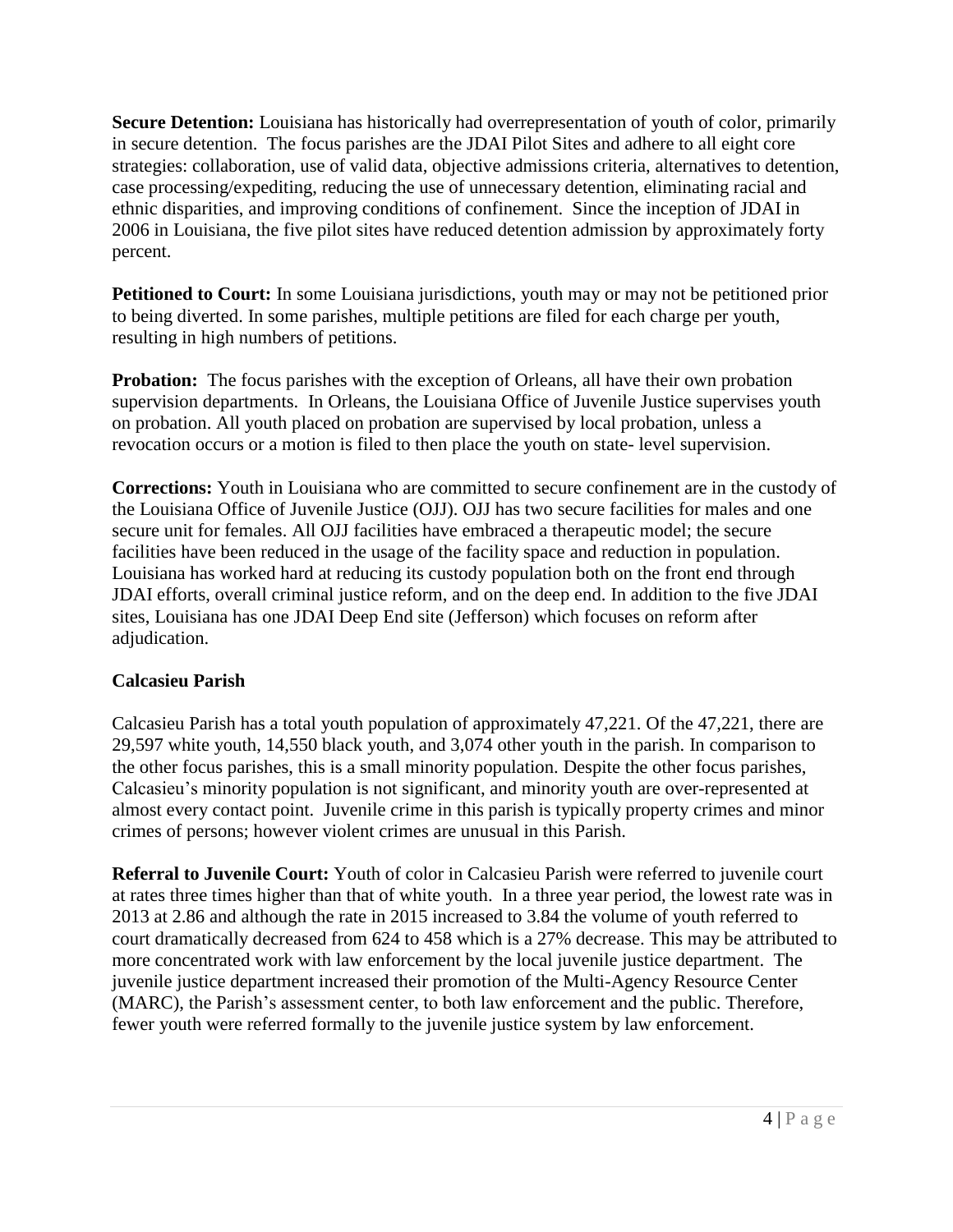**Diversion:** Diversion over the past years has consistently declined. This is due to several reasons: one of which was the election of a new Judge and an Assistant District Attorney. Policies and practices changed significantly in 2013. While the Parish tends to divert more youth of color than white youth every year, the numbers remains consistent. In 2016, there were a total of 165 youth diverted; seventy-six white and eighty-five black.

**Secure Detention:** Secure Detention remains disproportionate with youth of color. Over years 2013-2015, the highest RRI was in 2013 at 2.45; however, in 2016 it declined to 1.58. Although significant efforts have been made in the parish to reduce the unnecessary use of detention, the use of an objective screening instrument was suspended by the new judiciary. In 2016 admissions to detention increased, length of stay in detention increased, and youth of color in detention increased.

**Petitions and Adjudications**: While diversion numbers were decreasing, petitions to court and adjudications increased. Between years 2013 and 2015, petitions to court almost doubled. In 2015, there were 663 and in 2016, 727. While petitions increased, so did adjudications. There is no clear reasoning for the increases; however, there were changes in administration, local judiciary, the Public Defender's Office, and the District Attorney's Office.

**Probation Placement:** Probation supervision is administered through the parish's local juvenile justice department. This contact point's RRI for 2016 is 0.98. In terms of volume, there were 230 black youth placed on probation and 118 white youth placed on probation.

**Corrections and Transfers:** Calcasieu Parish has historically had low numbers for both secure custody youth and transfer youth. The RRIs for this contact point were not able to be measured due to insufficient number of cases for analysis. The actual numbers of Secure Confinement for this parish for year 2016 was fourteen. Seven of the fourteen youth were white and four were black. There was only one transfer to adult court in 2016.

# **Jefferson Parish**

Jefferson Parish is the second most populated parish with juvenile in Louisiana. Jefferson Parish has a total youth population of approximately 91,059. This parish also has the largest Asian juvenile population of the entire state. The racial breakdown for the juvenile population is: 30,735 black, 38,663 white, and 21,661 other. While the black youth population is lower, they are overrepresented at every contact point for this Parish. The highest at 3.14 in juvenile arrests. Violent crime for juveniles in this parish is typically low and most offenses committed by young people are property related.

**Referrals to Court:** In Jefferson Parish, referral to court remains relatively steady. 2015 revealed a nineteen percent increase from 2014 in this contact point (from 1 523 to 1 817). In 2016, referrals to court declined to 1,527. Even though Black youth made up only thirty-three percent of the population, they represented sixty-nine percent of all youth referred to court. Asian youth represent the highest in the state. They did not have an impact on the volume of Asian youth referred to court. Eleven were referred to court, representing 0.4% of all referred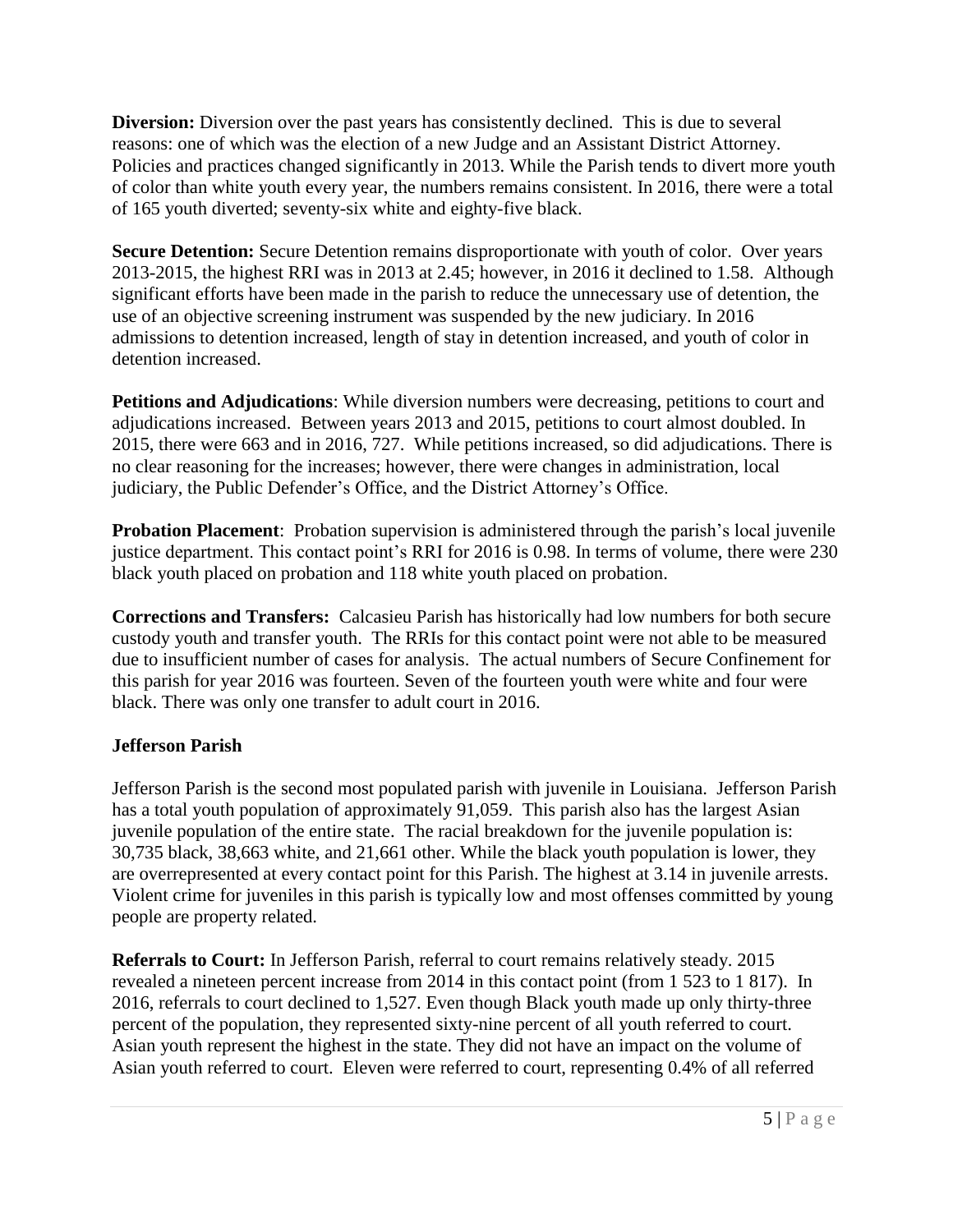youth. This could be an indication of differential handling by law enforcement and over policing in targeted neighborhoods. In the past, Jefferson Parish had higher rates of school-based arrests; however, in 2015 the Parish juvenile justice services collaborated with the school board to revise school policies. The results should reflect rewarding results in the coming years.

**Diversion:** Diversion is a collaborative effort between the parish juvenile justice services and the District Attorney's Office, working to reduce/eliminate DMC by enhancing the diversion program. In 2015, black youth made up 60% of youth diverted while white youth represented thirty-six percent. The efforts have focused on expansion of diversion opportunities by diverting more youth of color. However, only thirty-four percent of all referrals to court were diverted overall.

**Secure Detention:** The RRI for this contact point was 1.31; black youth made up 628 of the total 895 youth that entered the detention center in 2016. Although, Jefferson is a JDAI site and administers a Risk Assessment Instrument to control detention admissions, it is not administered on a 24/7 basis. If a youth comes into contact with law enforcement after hours, they are not screened for admission. Further, most of the youth entering the detention after hours are youth of color, specifically black youth. Although admissions continue to decline every year in this parish, this is clearly a challenge that contributes to disparities.

**Petitions and Adjudications:** Petitions for Black youth in Jefferson Parish were filed at higher rates than White youth in 2016 (1.06). However, there was insufficient number of cases for analysis for delinquent findings. When analyzing the volume of youth who were petitioned and adjudicated, black youth represented sixty-six percent of all petitions filed, while white youth made up twenty-three. It is to be noted, Jefferson Parish files multiple petitions on one individual.

**Probation Placement:** Youth placed on probation in this parish are supervised by the parish Juvenile probation department. The RRI for black youth at this contact point is 0.74. This JDAI site is also a Deep End site, which focuses on reducing probation violations, in an effort to reduce commitments to the state.

**Corrections and Transfers:** In year 2016, thirty-six youth cases resulted in confinement to a secure correctional facility. Thirty-two of the thirty-six were black youth, and the remaining four were white youth. Black youth were committed at a rate 1.54 times higher. There was no record of youth transferring to adult court.

# **Orleans Parish**

Orleans parish has the third highest youth population in the state. The total youth population is 75,101. The Parish is a "minority" majority Parish, meaning the youth of color make-up the majority of the population. In overall population, black youth make up seventy-one percent of the population, while twenty percent of the population is white youth. Orleans parish has several specialized juvenile courts; such as drug court and teen court.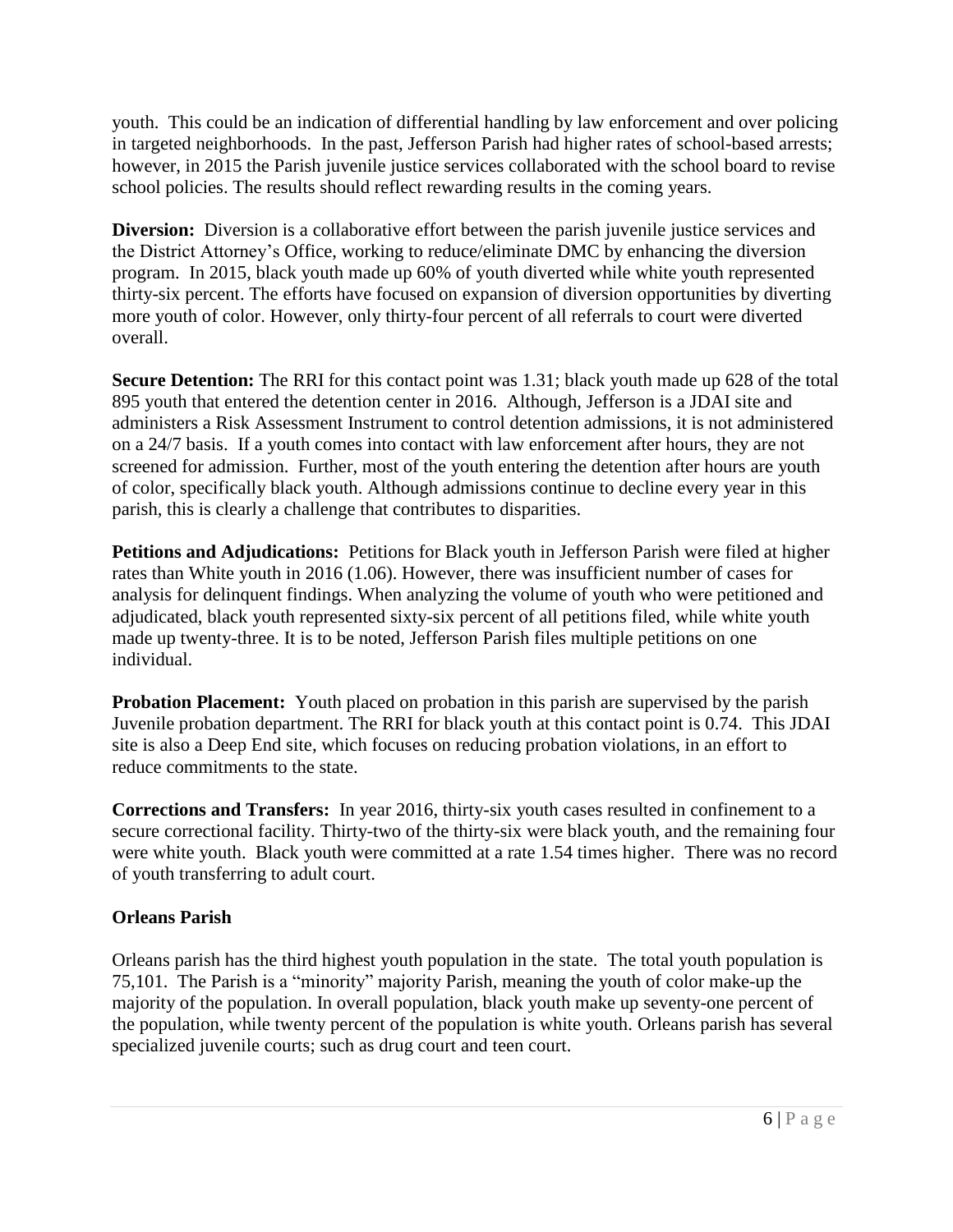**Referrals to Juvenile Court:** Orleans Parish had seven hundred and fifty-five referrals to juvenile court in 2016. Of the 755; black youth represented 722. The RRI for referral was insufficient due to number of cases analyzed.

**Diversion:** Diversion numbers were not provided by the District Attorney's Office.

**Cases Involving Secure Detention:** In secure detention, three hundred and two youth were placed, of the three hundred and two youth two hundred and ninety three were black youth, and twenty-three white youth.

**Delinquent Findings:** There were dramatic decline in delinquent findings for year 2016 with one hundred and thirty-six. Black youth represented ninety- six percent of all delinquent findings. In 2014, there were six hundred and fifty-seven delinquent findings (ninety-eight percent black youth). Between 2014 and 2015, the number of delinquent findings dropped fifty percent, but proportions stayed the same.

**Probation Placement:** Probation in this Parish is run by the Louisiana Office of Juvenile Justice. There were seventy-two youth placed on probation. Of the seventy-two, black youth represented ninety-seven percent. In Orleans parish, there were no statistically significant RRIs; due to majority of the numbers being insufficient for analysis.

# **WHAT WOULD IT TAKE?**

#### **TABLE 1: Tracking Sheet**

# **Relative Rate Index (RRI)**

# **Statewide 2015**

| <b>Parish: Calcasieu</b>                                                                   | <b>Black or</b><br>African-<br><b>American</b> | <b>Hispanic or</b><br>Latino | <b>Asian</b> | <b>Native</b><br>Hawaiian/ | <b>American</b><br><b>Indian or</b><br>Alaska Native Alaska Native | Other /<br><b>Mixed</b> | <b>All</b><br><b>Minorities</b> |
|--------------------------------------------------------------------------------------------|------------------------------------------------|------------------------------|--------------|----------------------------|--------------------------------------------------------------------|-------------------------|---------------------------------|
| <b>Juvenile Arrests</b>                                                                    | **                                             | **                           | **           | $*$                        | $\ast$                                                             | $\star$                 | $\pm\,\pm$                      |
| <b>Refer to Juvenile Court</b>                                                             | 4.49<br><b>SMV</b>                             | **                           | 0.30         | $\ast$                     | 2.24                                                               | $\ast$                  | 4.23<br><b>SMV</b>              |
| <b>Cases Diverted</b>                                                                      | 0.41<br>S                                      | **                           | **           | $\ast$                     | 0.40                                                               | $\frac{1}{2}$           | 0.73<br>S                       |
| <b>Cases Involving Secure Detention</b>                                                    | 0.73<br>S                                      | **                           | **           | $\ast$                     | 0.95                                                               | $\ast$                  | 0.73<br>S                       |
| <b>Cases Petitioned (Charge Filed)</b>                                                     | 0.77<br>S                                      | **                           | **           | $*$                        | 0.72                                                               | $\ast$                  | 0.80<br>S                       |
| <b>Cases Resulting in Delinquent Findings</b>                                              | 1.06                                           | **                           | **           | $*$                        | 2.47<br>S                                                          | $\ast$                  | 1.03                            |
| <b>Cases Resulting in Probation Placement</b>                                              | 1.04                                           | $\ast$                       | **           | $*$                        | **                                                                 | $\ast$                  | 1.01                            |
| <b>Cases Resulting in Confinement in Secure</b><br><b>Juvenile Correctional Facilities</b> | 1.78<br>s                                      | $\ast$                       | **           | $*$                        | **                                                                 | $\ast$                  | 1.75<br>S                       |
| <b>Cases Transferred to Adult Court</b>                                                    | 米米                                             | $**$                         | **           | $\ast$                     | $\ast$                                                             | $\ast$                  | **                              |

Key: Statistically significant results: **BOLD FONT** Results that are not statistically significant: Regular font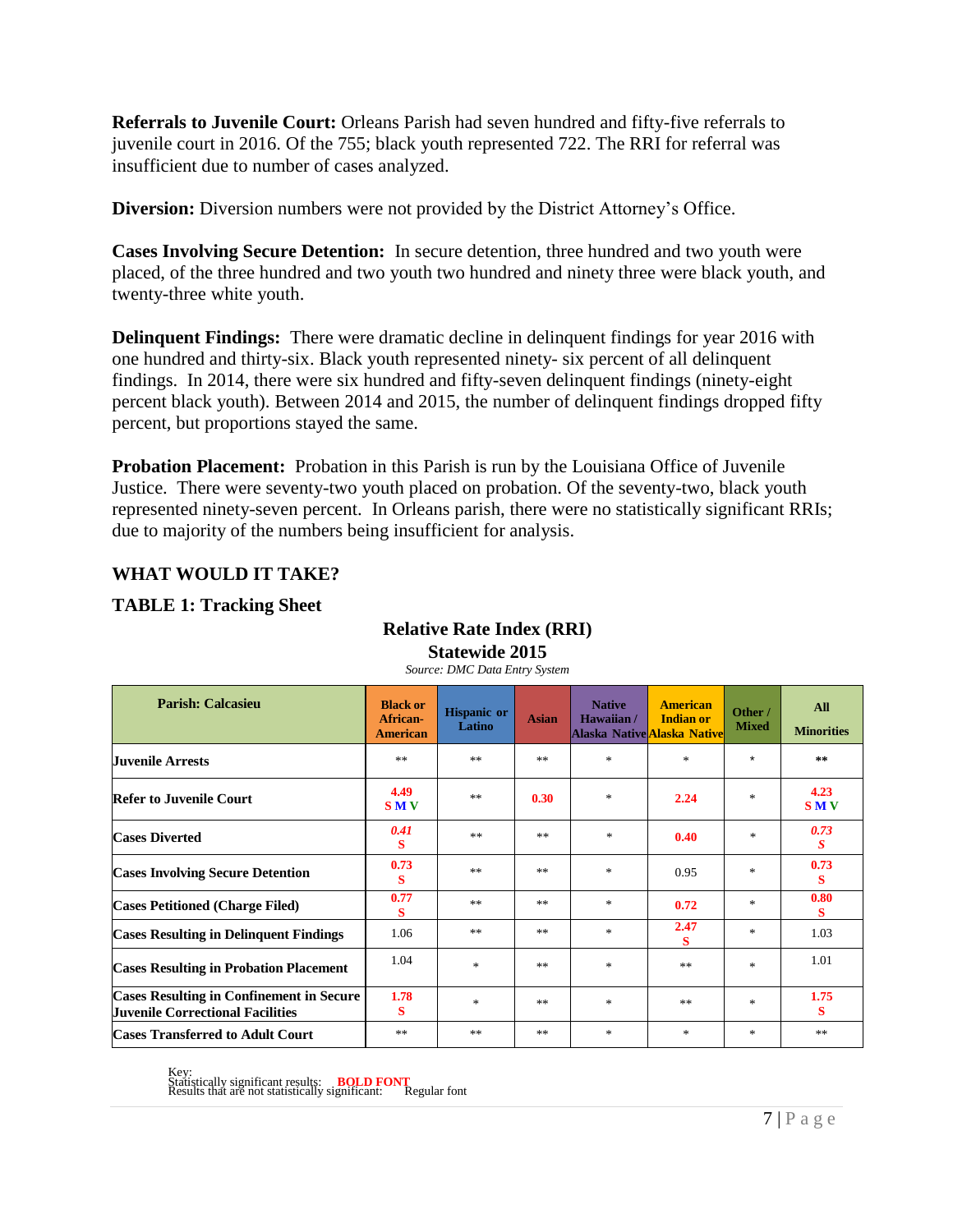Group is less than 1% of the youth population: \*<br>Insufficient number of cases of analysis: \*\*<br>Missing data for some element of calculation: ---

Statewide, nearly every point of contact for black youth contained a statistically significant RRI. Of those that were statistically significant, the points of contact with the greatest magnitude (or those with the highest degree of disproportionate contact) were referrals to juvenile court; cases diverted, cases petitioned, and secure confinement. The highest volume was at referral to court for black youth. As mentioned in the introduction, data collection remains a challenge for the state of Louisiana. It will continue to be an ongoing project and goal to overcome this barrier.

> **Relative Rate Index (RRI) Calcasieu 2016** *Source: DMC Data Entry System*

# **CALCASIEU**

Table 2: Tracking Sheet

| <b>Parish: Calcasieu</b>                                                                                       | <b>Black or</b><br>African-<br><b>American</b> | <b>Hispanic</b><br>or Latino | <b>Asian</b> | <b>Native</b><br><b>Hawaiian or</b><br>other Pacific<br><b>Islanders</b> | American<br><b>Indian or</b><br><b>Alaska Native</b> | Other/<br><b>Mixed</b> | <b>All</b><br><b>Minorities</b> |
|----------------------------------------------------------------------------------------------------------------|------------------------------------------------|------------------------------|--------------|--------------------------------------------------------------------------|------------------------------------------------------|------------------------|---------------------------------|
| <b>Juvenile Arrests</b>                                                                                        | 3.01                                           | $**$                         | $**$         | $\ast$                                                                   | $*$                                                  | $*$                    | 2.54                            |
| <b>Refer to Juvenile Court</b>                                                                                 | 1.13                                           | $**$                         | $**$         | $\ast$                                                                   | $\ast$                                               | $\ast$                 | 1.15                            |
| <b>Cases Diverted</b>                                                                                          | 0.67                                           | $**$                         | $**$         | $\ast$                                                                   | $*$                                                  | $\ast$                 | 0.67                            |
| <b>Cases Involving Secure</b><br><b>Detention</b>                                                              | 1.58                                           | $**$                         | **           | $\ast$                                                                   | $*$                                                  | $\ast$                 | 1.57                            |
| <b>Cases Petitioned</b>                                                                                        | 1.21                                           | $**$                         | $**$         | $\ast$                                                                   | $*$                                                  | $\ast$                 | 1.20                            |
| <b>Cases Resulting in</b><br><b>Delinquent Findings</b>                                                        | 0.98                                           | $**$                         | $**$         | $\ast$                                                                   | $*$                                                  | $\ast$                 | 0.99                            |
| <b>Cases resulting in</b><br><b>Probation Placement</b>                                                        | 0.98                                           | $**$                         | **           | $\ast$                                                                   | $*$                                                  | $\ast$                 | 0.95                            |
| <b>Cases Resulting in</b><br><b>Confinement in Secure</b><br><b>Juvenile Correctional</b><br><b>Facilities</b> | $**$                                           | $**$                         | $**$         | $\ast$                                                                   | $*$                                                  | $\ast$                 | 0.49                            |
| <b>Cases Transferred to</b><br><b>Adult Court</b>                                                              | $**$                                           | $**$                         | $**$         | $\ast$                                                                   | $*$                                                  | $\ast$                 | $**$                            |

Key:<br>Statistically significant results: **BOLD FONT**<br>Results that are not statistically significant: Regular font<br>Group is less than 1% of the youth population:<br>Insufficient number of cases of analysis:  $**$ <br>Missing data for

In Calcasieu Parish, nearly every point of contact for black youth contained a statistically significant RRI. The most significant point of contact is juvenile arrest, with a substantial RRI number. Of those that were statistically significant, the points of contact with the greatest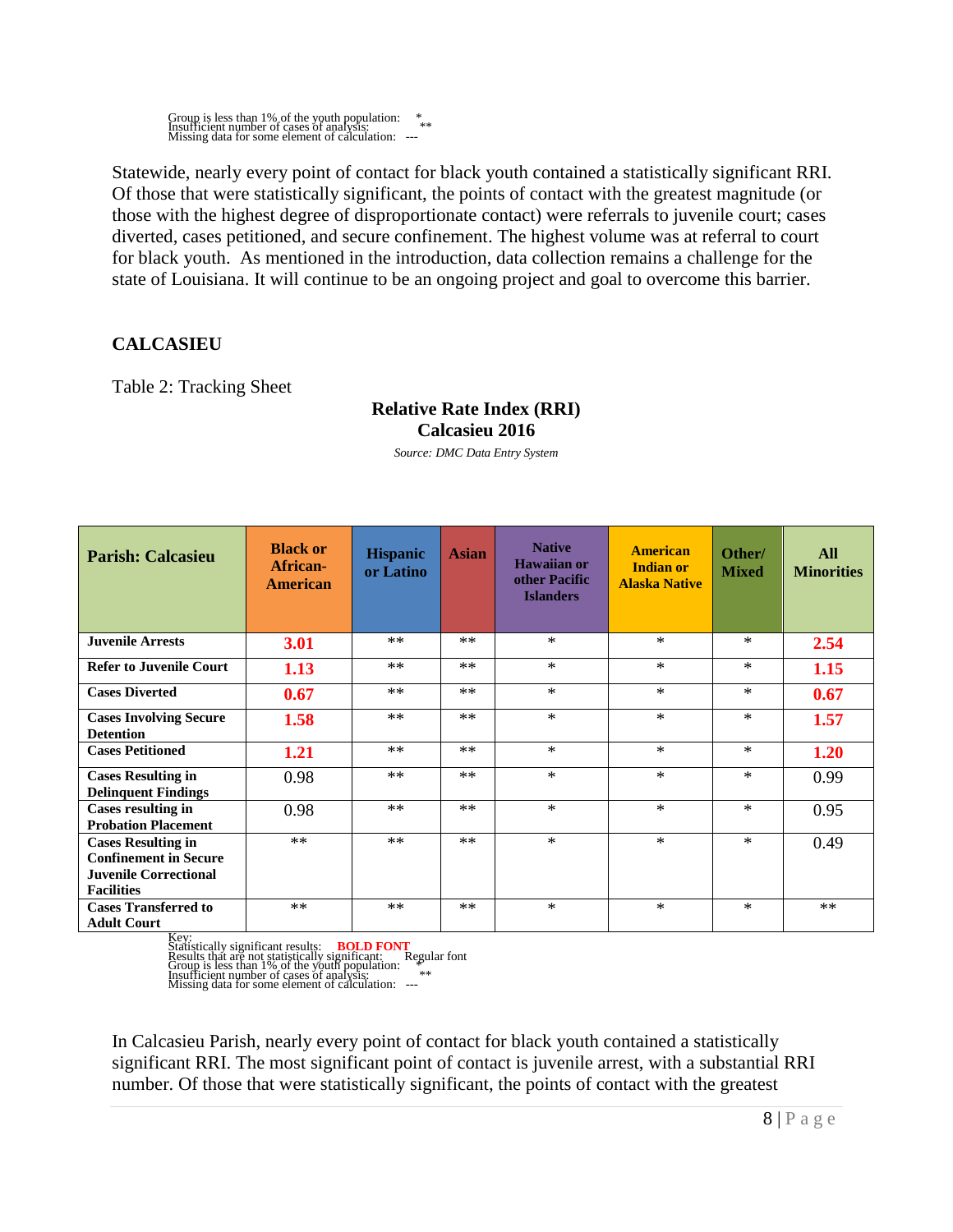magnitude (or those with the highest degree of disproportionate contact) were juvenile arrests, referrals to juvenile court, cases involving secure detention, and cases petitioned.

# **JEFFERSON PARISH**

Table 3: Tracking Sheet

#### **Relative Rate Index (RRI) Jefferson 2016**

| Parish:<br><b>Jefferson Parish</b>                                                                             | <b>Black or</b><br>African-<br><b>American</b> | <b>Hispanic</b><br>or Latino | <b>Asian</b> | <b>Native</b><br><b>Hawaiian or</b><br>other Pacific<br><b>Islanders</b> | <b>American</b><br><b>Indian or</b><br><b>Alaska Native</b> | Other/<br><b>Mixed</b> | <b>All</b><br><b>Minorities</b> |
|----------------------------------------------------------------------------------------------------------------|------------------------------------------------|------------------------------|--------------|--------------------------------------------------------------------------|-------------------------------------------------------------|------------------------|---------------------------------|
| <b>Juvenile Arrests</b>                                                                                        | 3.14                                           | $**$                         | 0.24         | $\ast$                                                                   | $\ast$                                                      | $*$                    | 1.89                            |
| <b>Refer to Juvenile Court</b>                                                                                 | 1.07                                           | $**$                         | $**$         | $\ast$                                                                   | $\ast$                                                      | $\ast$                 | 1.06                            |
| <b>Cases Diverted</b>                                                                                          | 0.62                                           | $**$                         | $**$         | $\ast$                                                                   | $\star$                                                     | $*$                    | 0.66                            |
| <b>Cases Involving Secure</b><br><b>Detention</b>                                                              | 1.31                                           | $**$                         | $**$         | $\ast$                                                                   | $\ast$                                                      | $\ast$                 | 1.47                            |
| <b>Cases Petitioned</b>                                                                                        | 1.06                                           | $**$                         | $**$         | $\ast$                                                                   | $\ast$                                                      | $\ast$                 | 1.22                            |
| <b>Cases Resulting in</b><br><b>Delinquent Findings</b>                                                        | $**$                                           | $**$                         | $**$         | $\ast$                                                                   | $\ast$                                                      | $*$                    | $**$                            |
| <b>Cases resulting in</b><br><b>Probation Placement</b>                                                        | 0.74                                           | $**$                         | $**$         | $\ast$                                                                   | $\ast$                                                      | $\ast$                 | 0.64                            |
| <b>Cases Resulting in</b><br><b>Confinement in Secure</b><br><b>Juvenile Correctional</b><br><b>Facilities</b> | $**$                                           | $**$                         | $**$         | $\ast$                                                                   | $\star$                                                     | $*$                    | $**$                            |
| <b>Cases Transferred to</b><br><b>Adult Court</b>                                                              | $**$                                           | $**$                         | $**$         | $\ast$                                                                   | $\ast$                                                      | $*$                    | $**$                            |

*Source: DMC Data Entry System*

Key:<br>Statistically significant results: **BOLD FONT**<br>Results that are not statistically significant: Regular font<br>Group is less than 1% of the youth population:<br>Insufficient number of cases of analysis: <br>Missing data for so

In Jefferson Parish, the most significant point of contact is juvenile arrest, with a substantial RRI number (3.14). Jefferson Parish referred one hundred percent of all juvenile arrest to the juvenile court with significantly fewer Black youth diverted from court proceedings. Black youth are also arrested at a much greater rate than their white counterparts.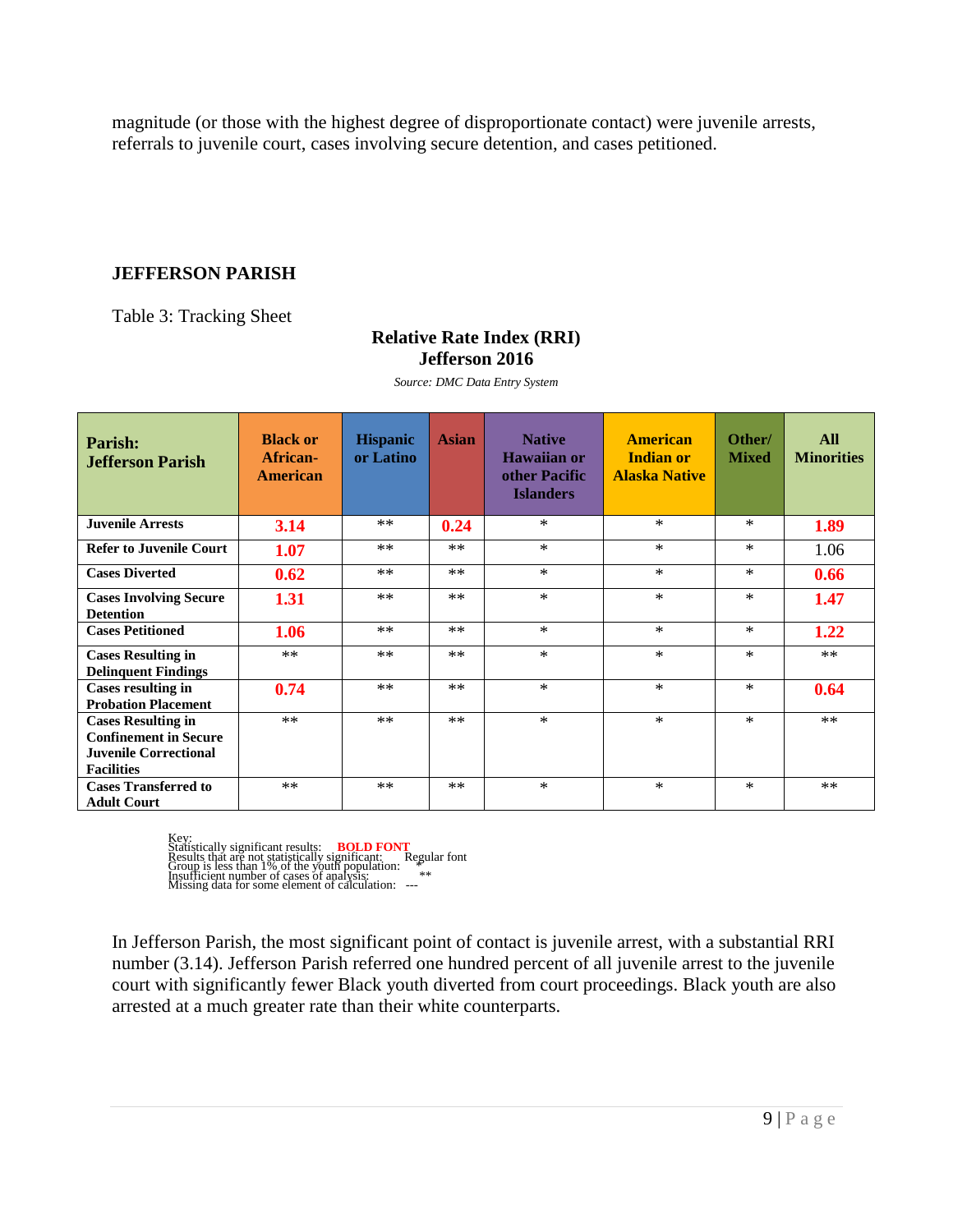#### **ORLEANS**

Table 4: Tracking Sheet

# **Relative Rate Index (RRI) Orleans Parish 2016**

*Source: DMC Data Entry System*

| <b>Parish: Orleans</b>                                                                                         | <b>Black or</b><br>African-<br><b>American</b> | <b>Hispanic</b><br>or Latino | <b>Asian</b> | <b>Native</b><br><b>Hawaiian or</b><br>other Pacific<br><b>Islanders</b> | <b>American</b><br><b>Indian or</b><br><b>Alaska Native</b> | Other/<br><b>Mixed</b> | <b>All</b><br><b>Minorities</b> |
|----------------------------------------------------------------------------------------------------------------|------------------------------------------------|------------------------------|--------------|--------------------------------------------------------------------------|-------------------------------------------------------------|------------------------|---------------------------------|
| <b>Juvenile Arrests</b>                                                                                        | 8.66                                           | 0.88                         | $**$         | $\ast$                                                                   | $\ast$                                                      | $\ast$                 | 7.74                            |
| <b>Refer to Juvenile Court</b>                                                                                 | $**$                                           | $**$                         | $**$         | $\ast$                                                                   | $\ast$                                                      | $\ast$                 | $**$                            |
| <b>Cases Diverted</b>                                                                                          | $**$                                           | $**$                         | $**$         | $\ast$                                                                   | $\ast$                                                      | $\ast$                 | $**$                            |
| <b>Cases Involving Secure</b><br><b>Detention</b>                                                              | $**$                                           | $**$                         | $**$         | $\ast$                                                                   | $\ast$                                                      | $\ast$                 | $**$                            |
| <b>Cases Petitioned</b>                                                                                        | $**$                                           | $**$                         | $**$         | $\ast$                                                                   | $\ast$                                                      | $\ast$                 | $**$                            |
| <b>Cases Resulting in</b><br><b>Delinquent Findings</b>                                                        | $**$                                           | $**$                         | $**$         | $\ast$                                                                   | $\ast$                                                      | $\ast$                 | $**$                            |
| <b>Cases resulting in</b><br><b>Probation Placement</b>                                                        | $**$                                           | **                           | $**$         | $\ast$                                                                   | $\ast$                                                      | $\ast$                 | $**$                            |
| <b>Cases Resulting in</b><br><b>Confinement in Secure</b><br><b>Juvenile Correctional</b><br><b>Facilities</b> | $**$                                           | $**$                         | $**$         | $\ast$                                                                   | $\ast$                                                      | $\ast$                 | $**$                            |
| <b>Cases Transferred to</b><br><b>Adult Court</b>                                                              | $**$                                           | $**$                         | $**$         | $\ast$                                                                   | $\ast$                                                      | $\ast$                 | $**$                            |

Key:<br>Statistically significant results: **BOLD FONT**<br>Results that are not statistically significant: Regular font<br>Group is less than 1% of the youth population:<br>Insufficient number of cases of analysis:  $**$ <br>Missing data for

In Orleans Parish, the points of contact with the greatest magnitude (or those with the highest degree of disproportionate contact) were referrals to juvenile court, secure detention, and transfers to adult court.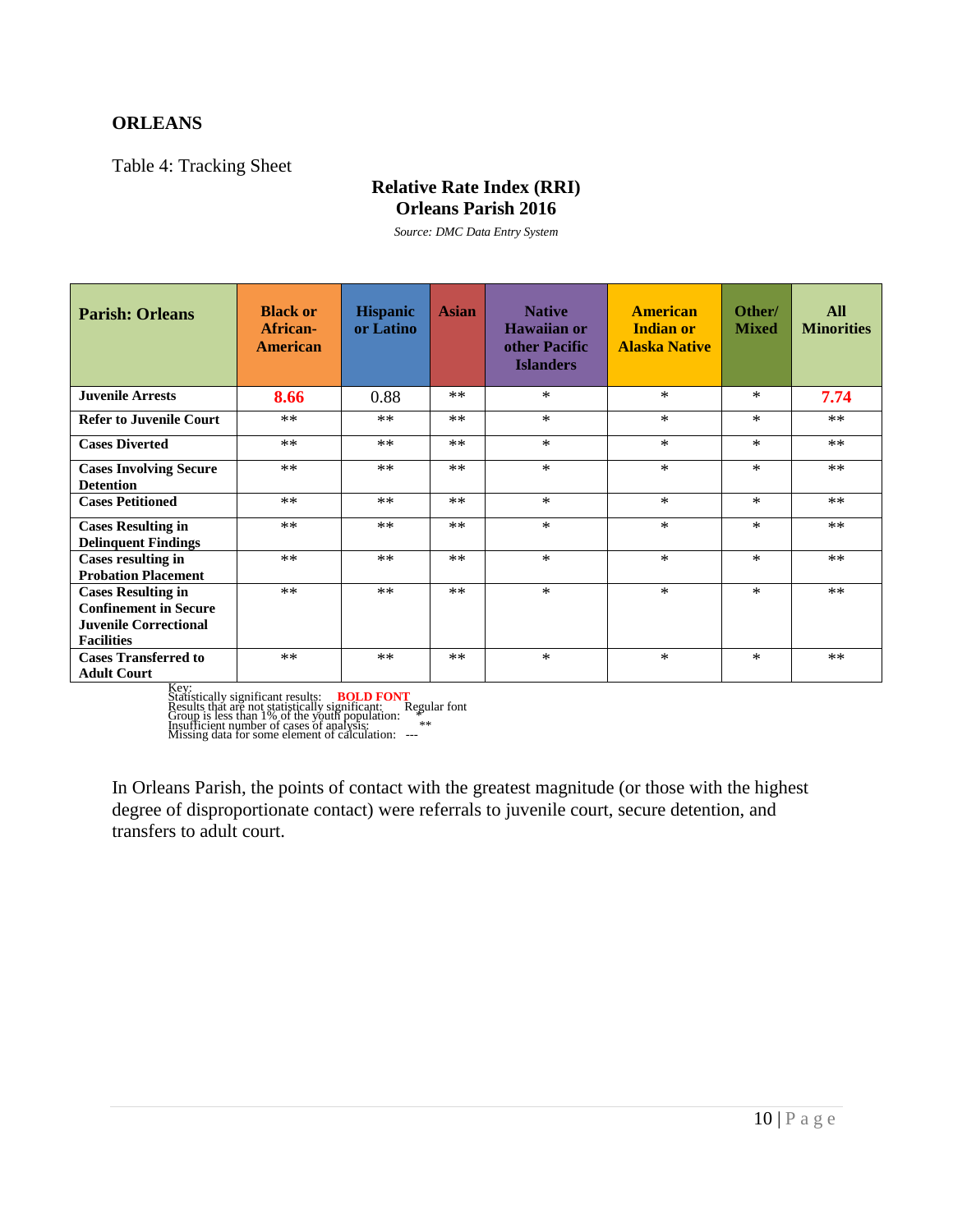#### **DMC Reduction Activities**

Annie E. Casey Foundation—Juvenile Detention Alternatives Initiative (JDAI)

The decision to detain youth unnecessarily remains a significant entry point into deeper penetration into the system; however, Louisiana is committed to using JDAI as a strategy to reduce not only entry into detention, but to also influence other aspects of the juvenile justice system. While racial and ethnic disparities still persist, JDAI sites, the DMC Committee of the SAG, state stakeholders, lawmakers, and many others have made a commitment to system reform to bring both balance and equity to the system.

Louisiana began JDAI in 2006 in five pilot sites: Caddo, Calcasieu, East Baton Rouge, Jefferson, and Orleans. All JDAI sites are required to:

- Ensure collaboration—between juvenile justice agencies, government, and community;
- Use accurate data—to diagnose system strengths and weaknesses to assess reform impact;
- Use objective admissions instruments—to replace subjective decision-making;
- Implement non-secure alternatives to detention for youth who would be incarcerated;
- Implement case processing reforms—expedite cases; reduce length of stay in secure detention, expand availability in non-secure programs, ensure timely interventions
- Review procedures for special detention cases—youth in secure detention for court order violations/warrants/awaiting placement must be re-examined and minimized;
- Reduce racial disparities—use strategies eliminating bias for fairness for youth of color; and,
- Improve conditions of confinement—routine, rigorous inspection of secure facilities.

The five pilot sites have collectively seen significant reductions in Average Daily Populations, Admissions to Detention, and Commitments to the State. In 2017 the focus parishes saw historical lows in detention admissions and in overall arrests, especially in East Baton Rouge and Jefferson Parishes. East Baton Rouge's detention admissions were under 800 for the first time ever and Jefferson parish was right over 900, at 906 admissions for the year.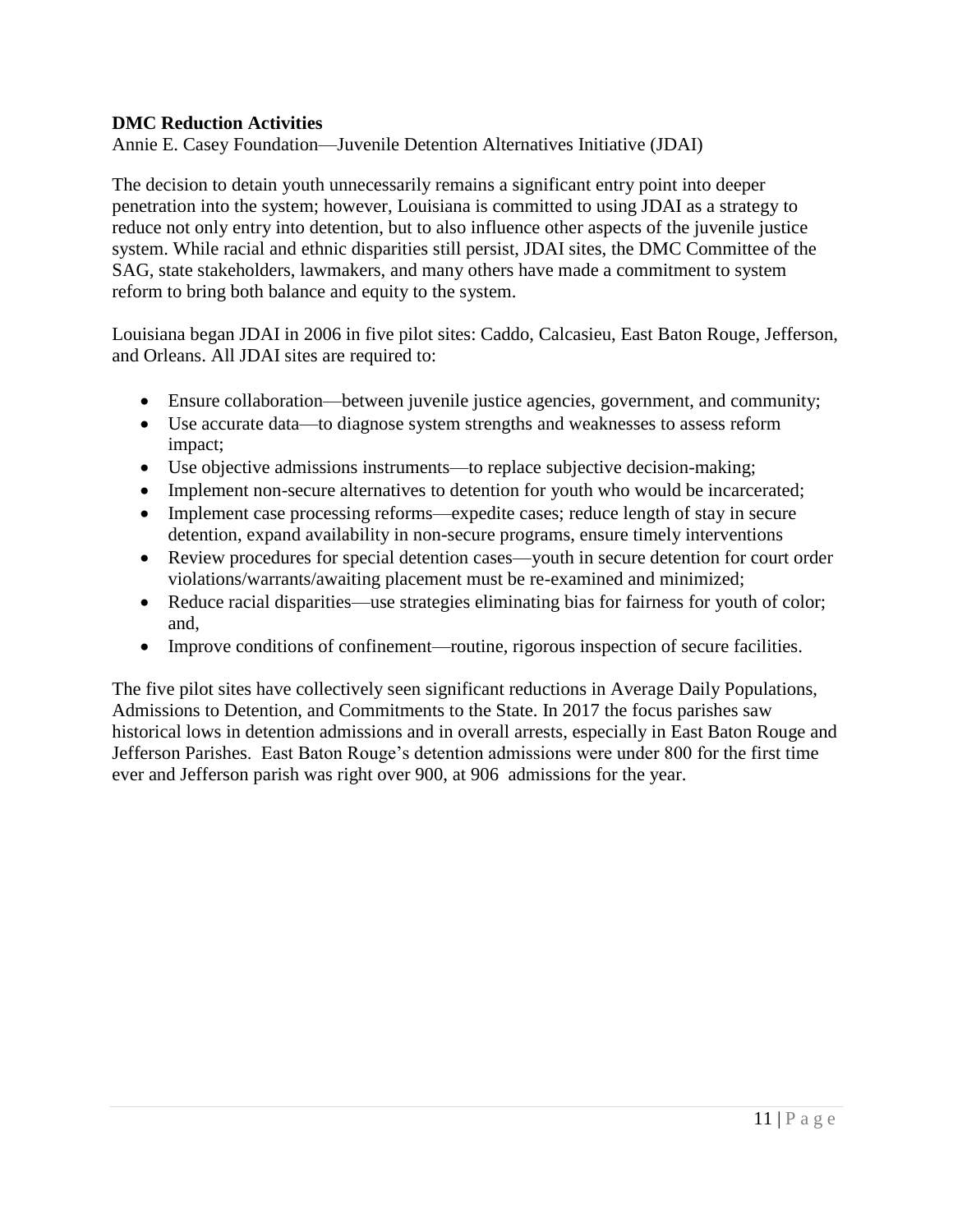

For the past two years, Louisiana has used JDAI as a target strategy to reduce RED/DMC. While the pilot sites have seen reductions, disparities for youth of color are still prevalent. There are several reasons for this, listed below:

- 1) Overrides are extremely high in the pilot sites and this mostly affects youth of color. Louisiana's override rate is currently sixty percent, the JDAI standard is fifteen percent, and is mostly for low level black youth.
	- a. The object screening instrument not being administered 24/7. This is a problem in most of the pilot sites, but the sites are working to implement the instruments at all hours.
	- b. Louisiana Statute, the Children's Code<sup>1</sup>, gives authority to the court to determine who enters detention. In most other states, especially JDAI sites, the authority to admit a youth into detention is determined by the detention center. Although, the judge is traditionally included in the initial collaborative that creates the instrument used, administrative changes, new judges, and subjective discretion by judges impacts the override rate.

 $\overline{a}$ 

<sup>&</sup>lt;sup>1</sup>2017 Annual Results Report does not include Orleans parish

<sup>2</sup>LA CHC Art. 817 A